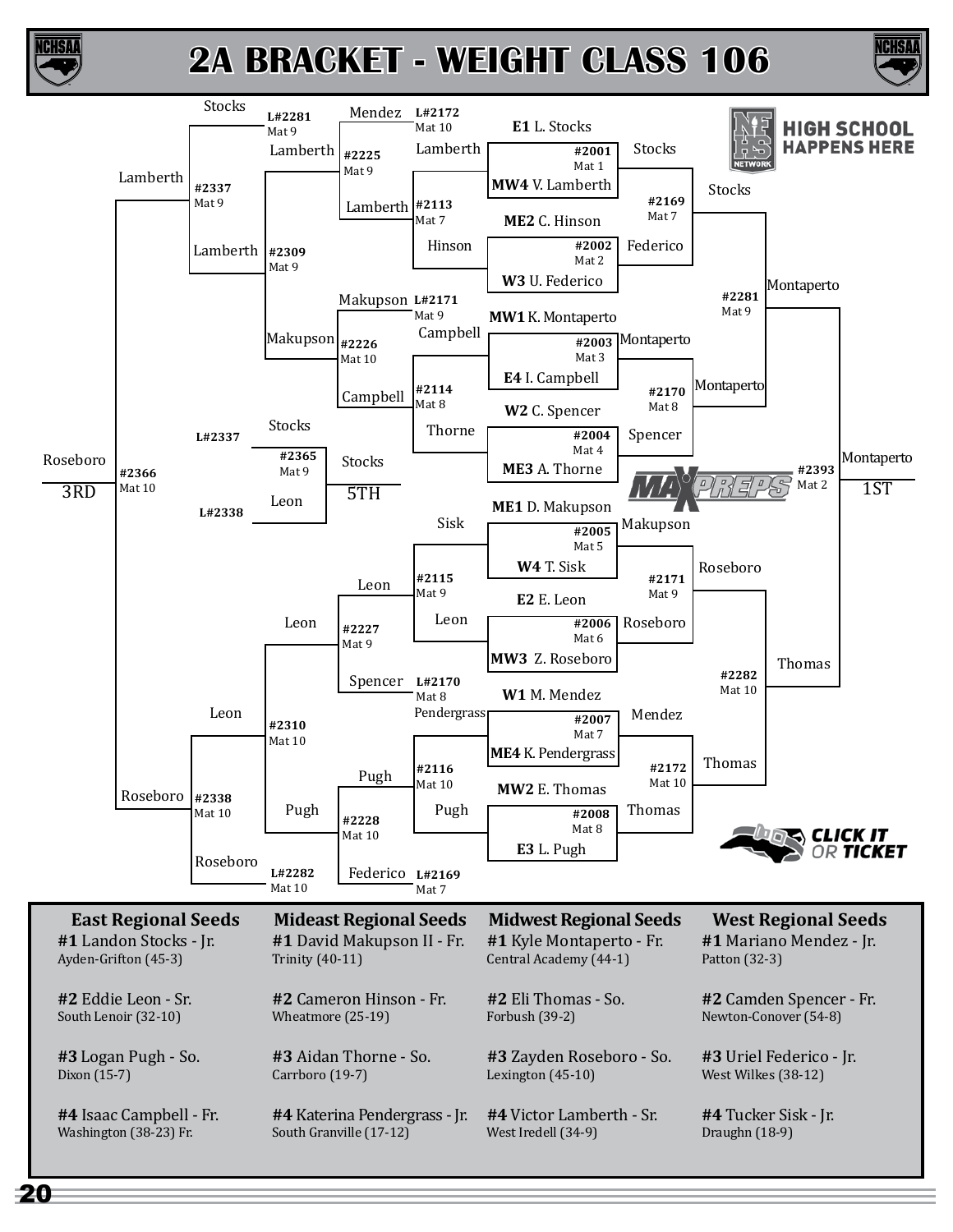



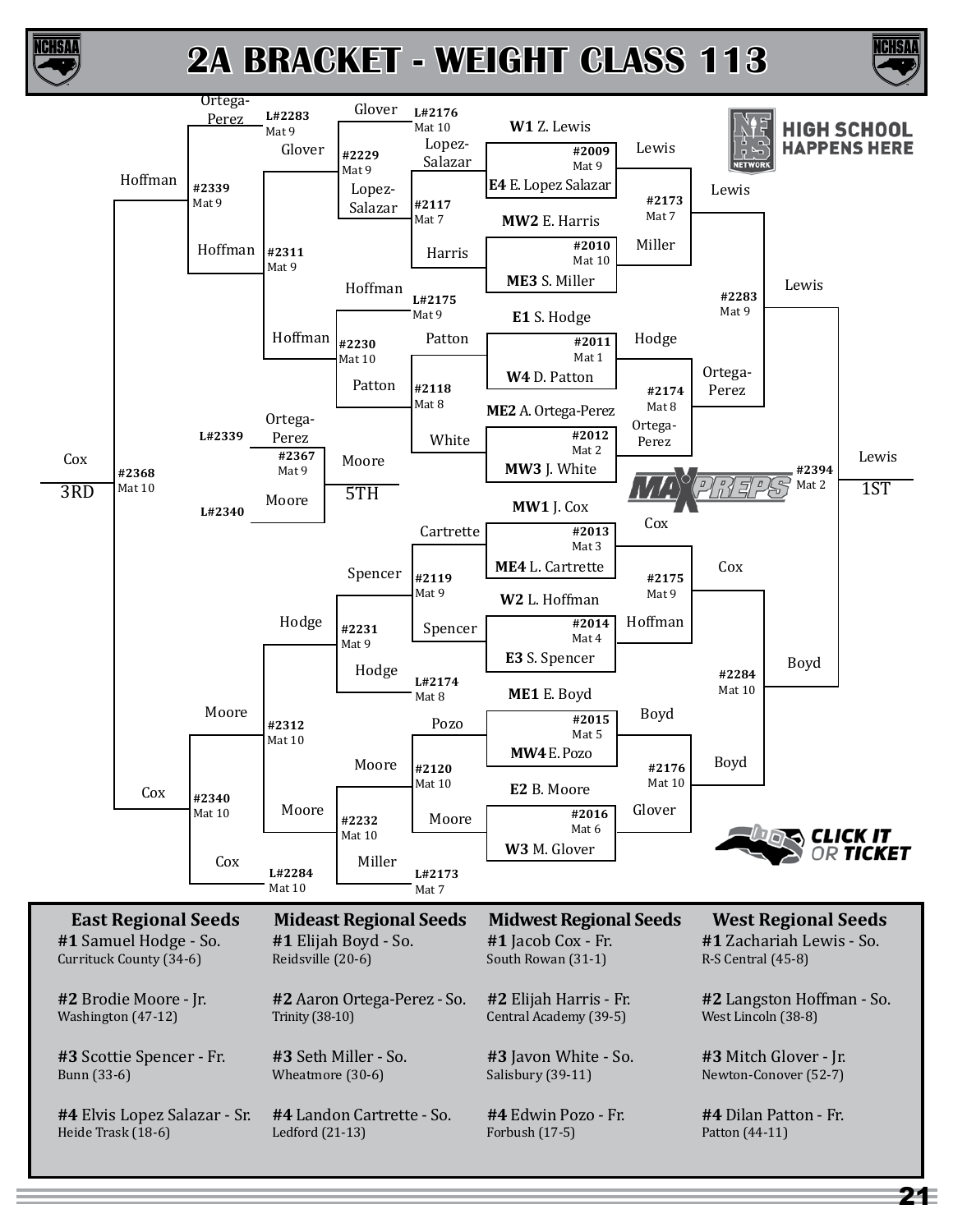

ICHSAA

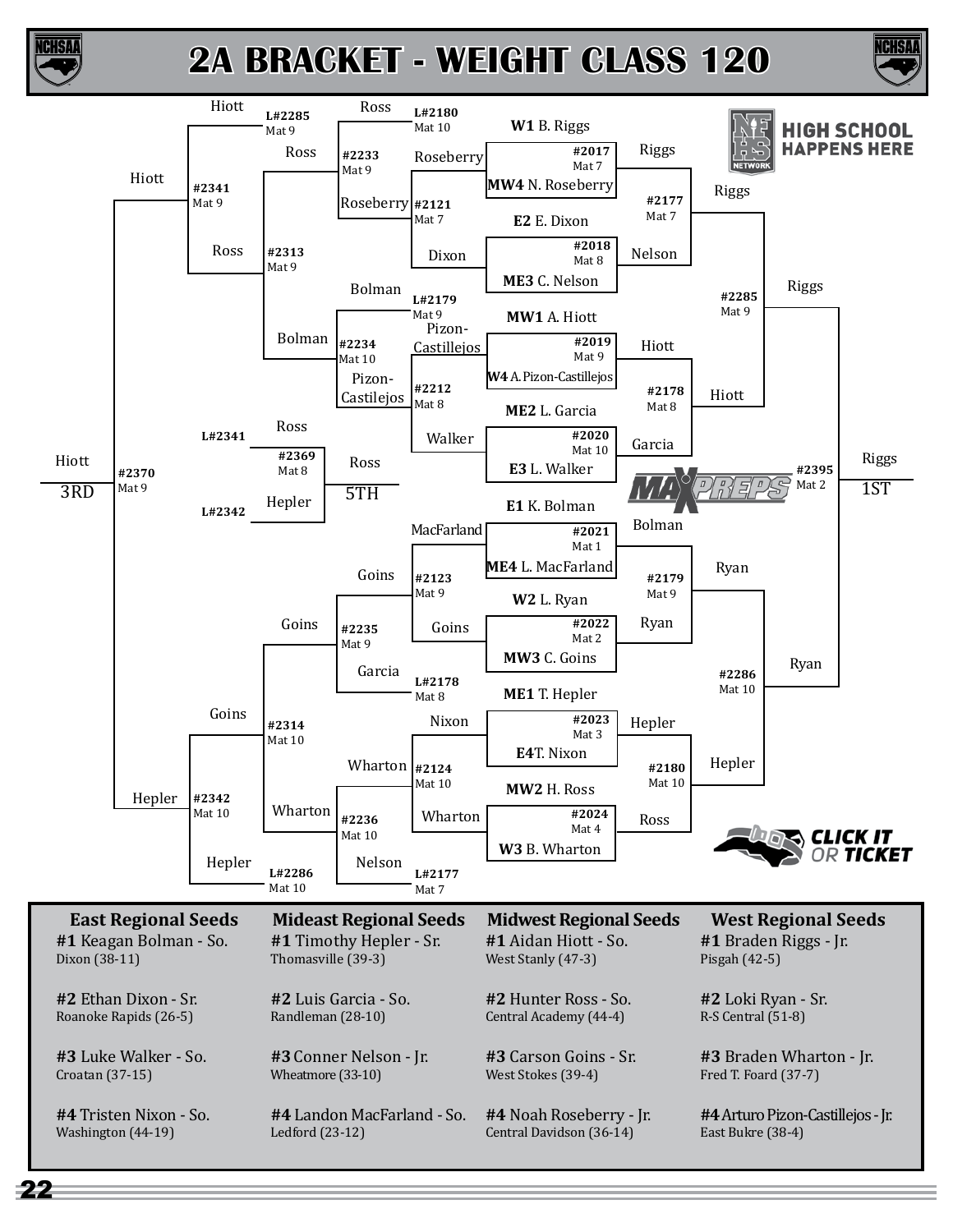



ICHSA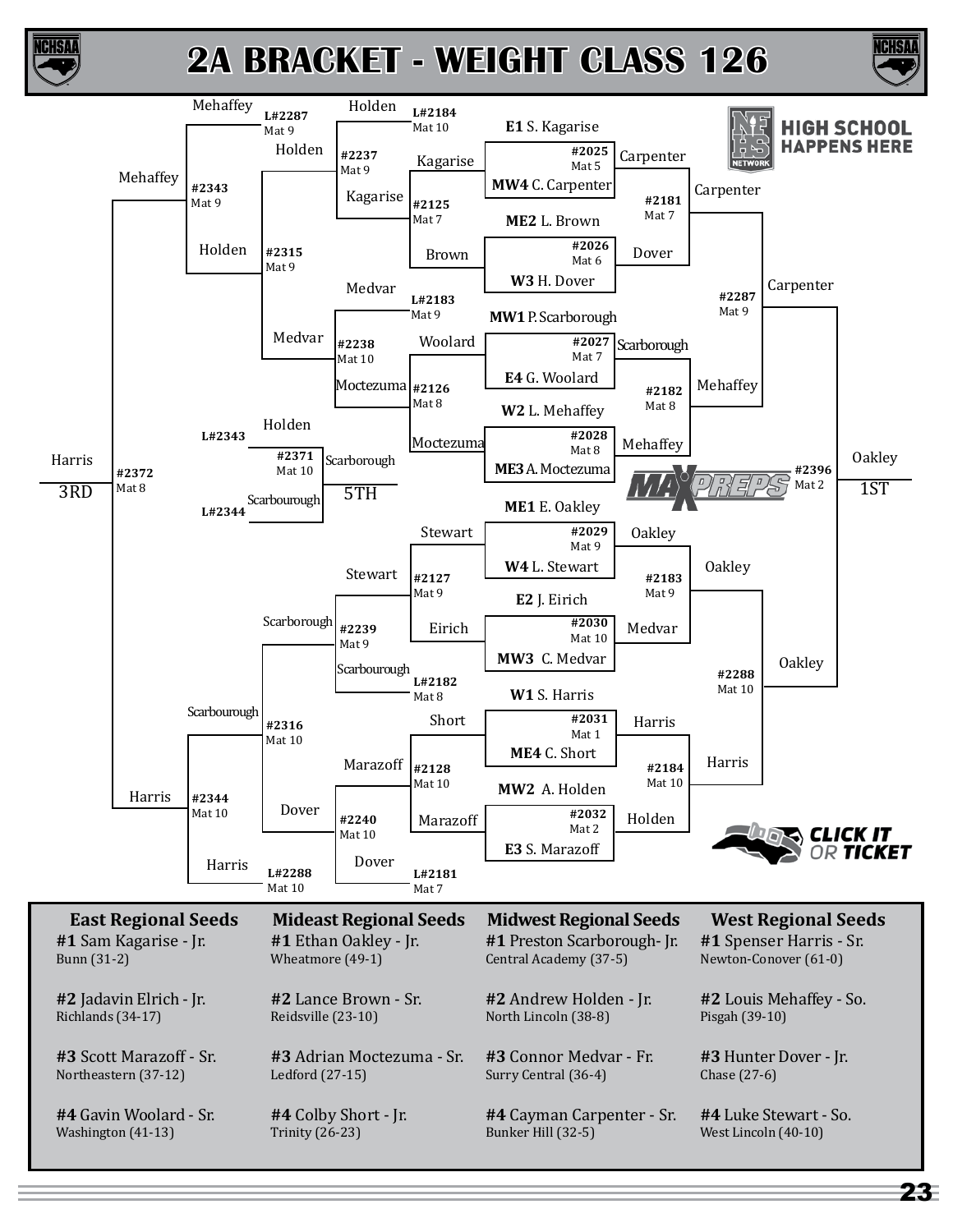



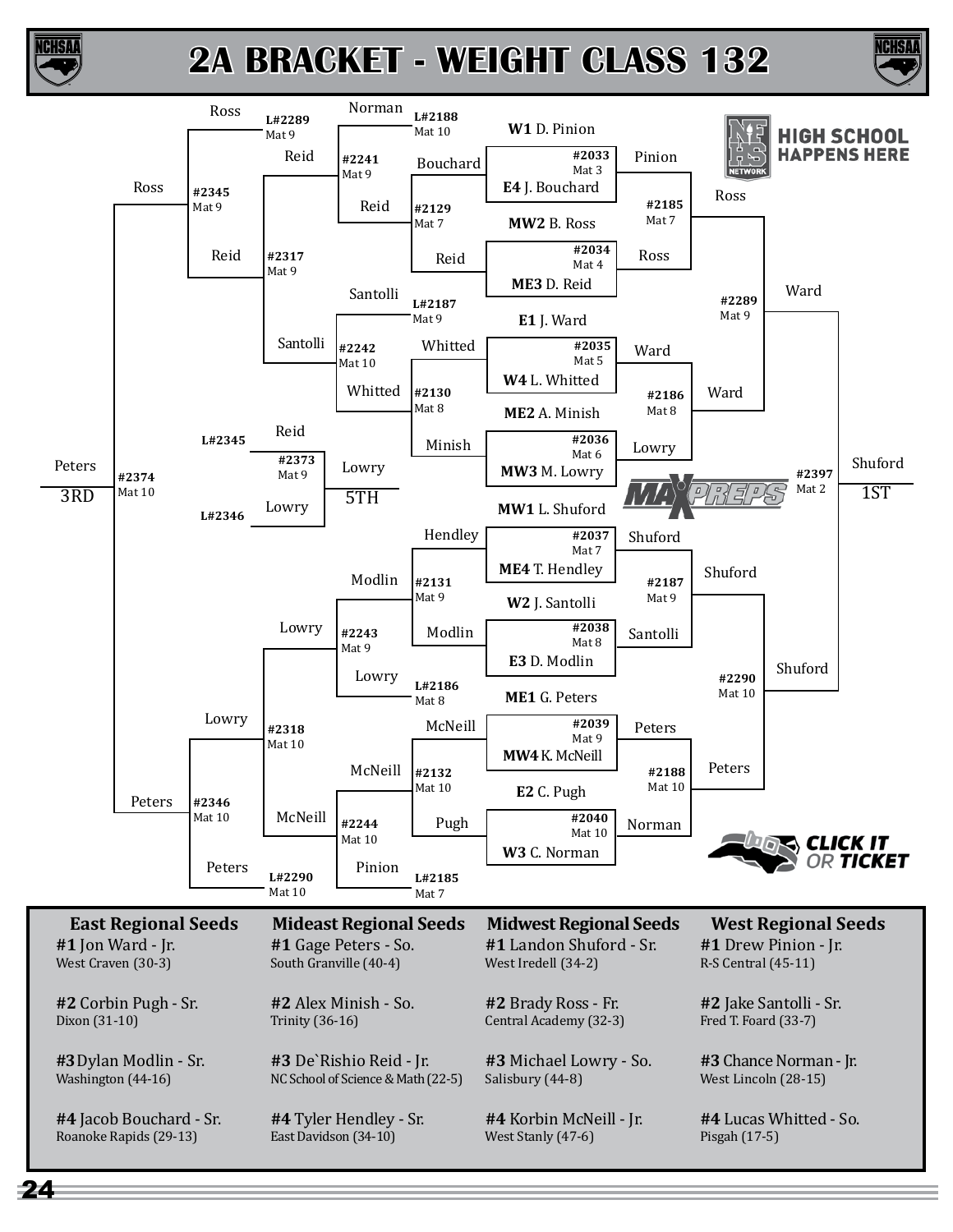



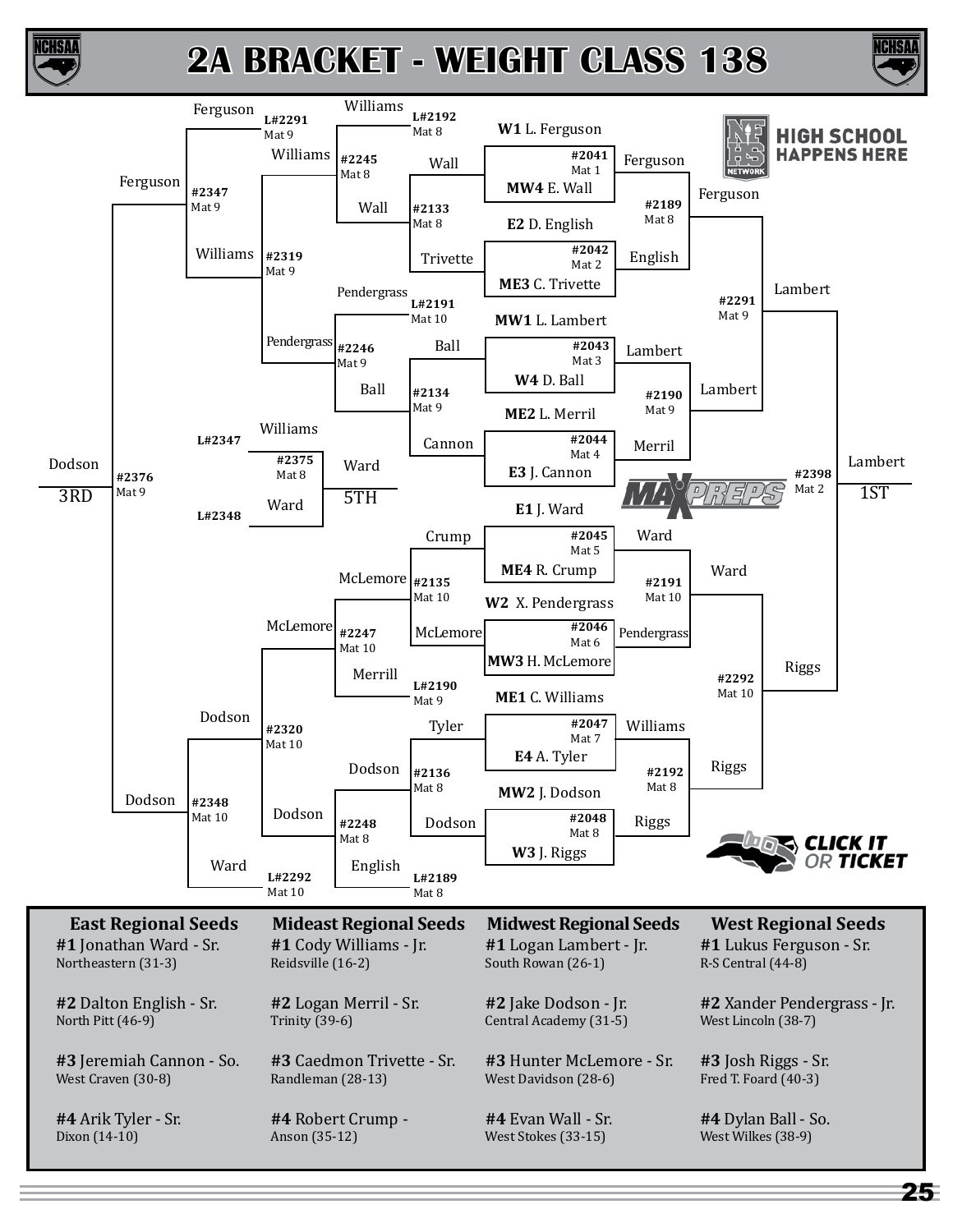

26



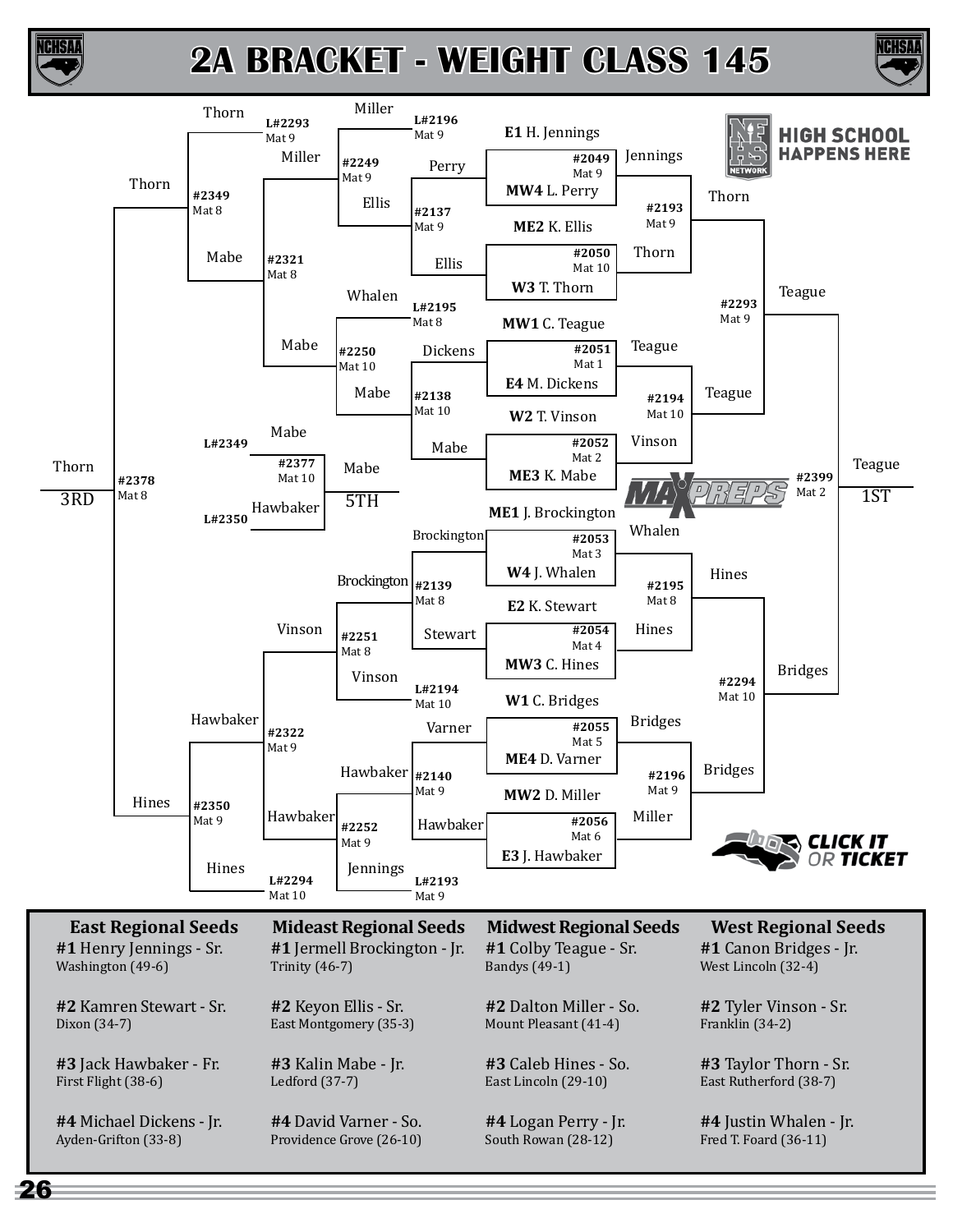



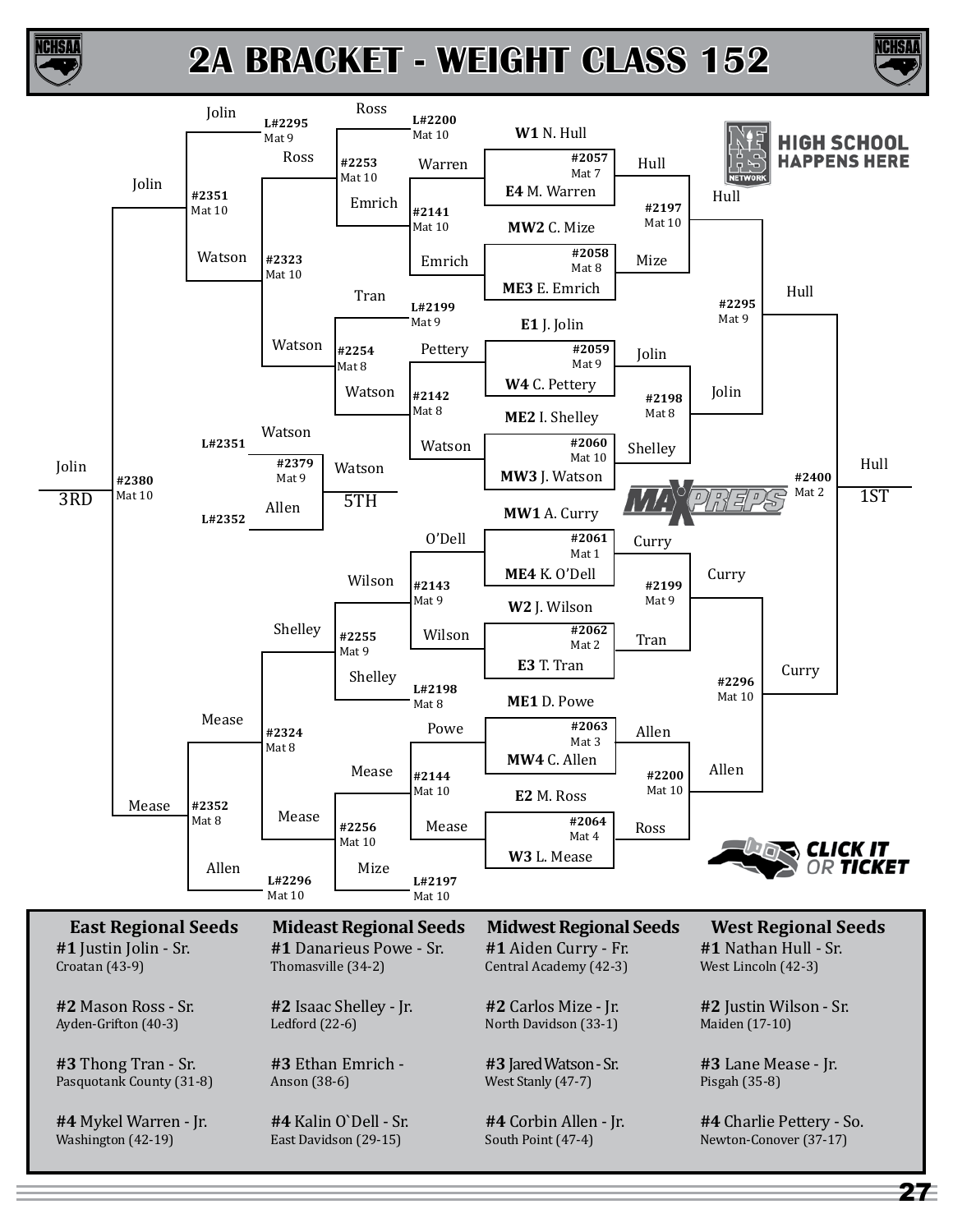

ICHSA



28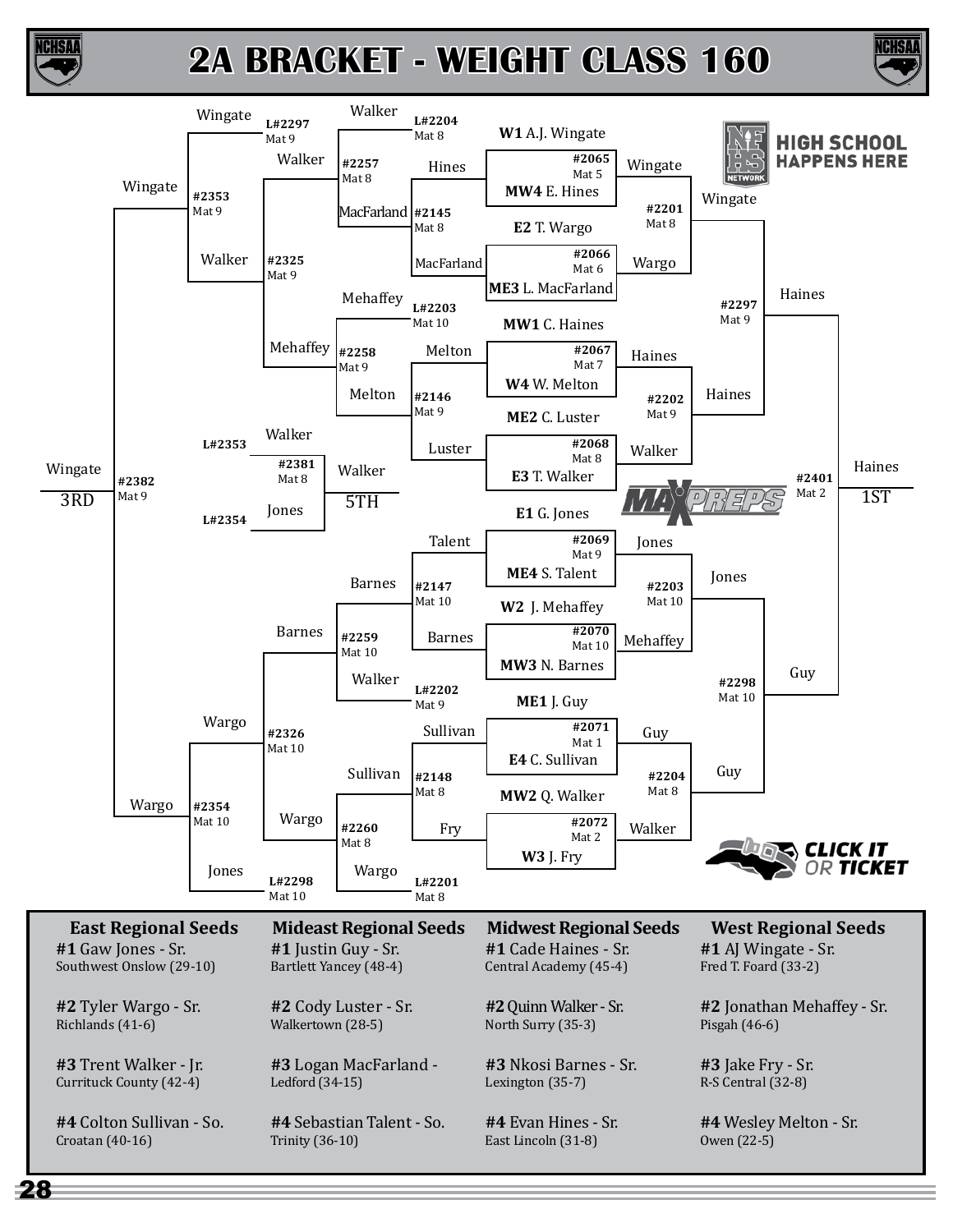





29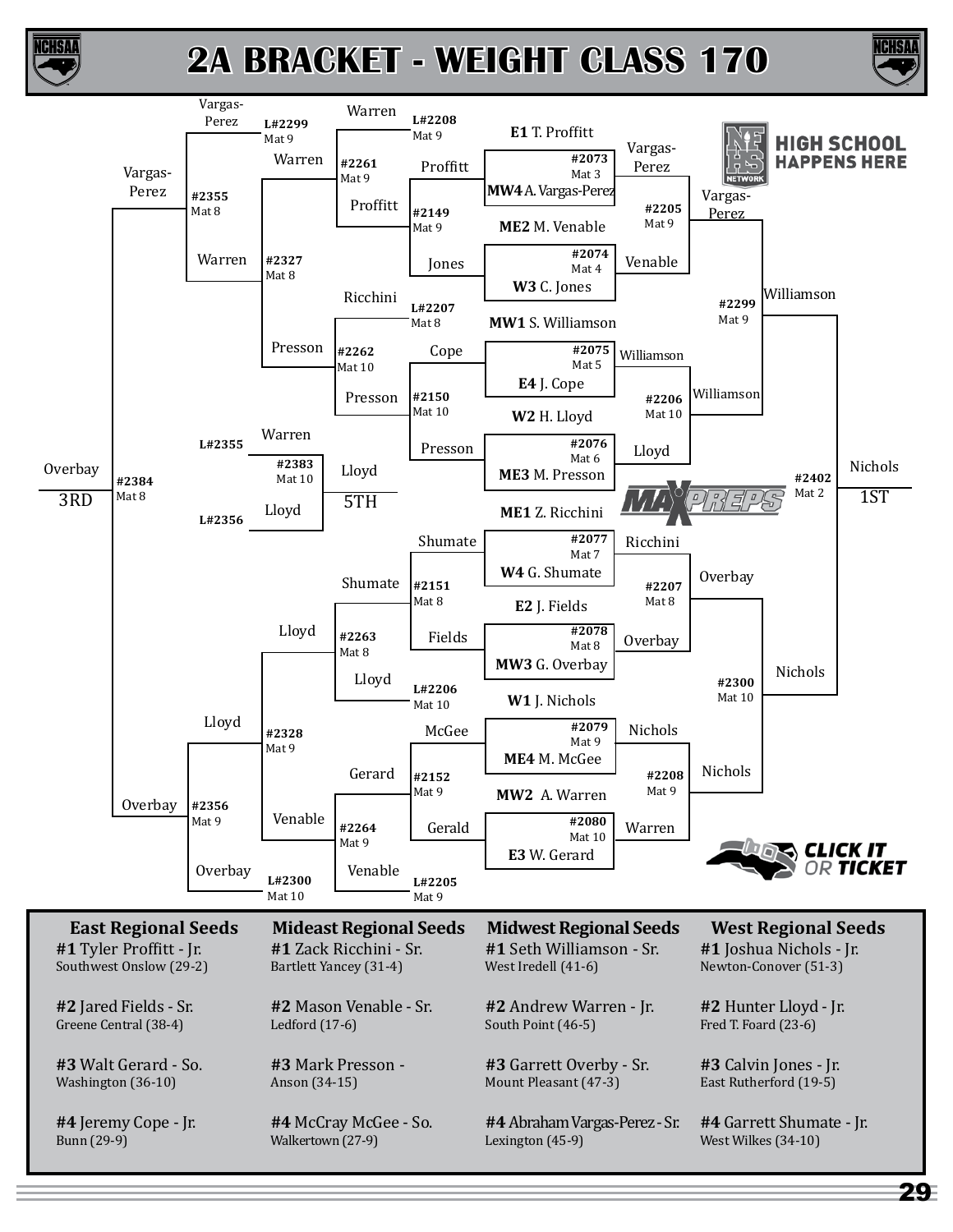

ICHSA

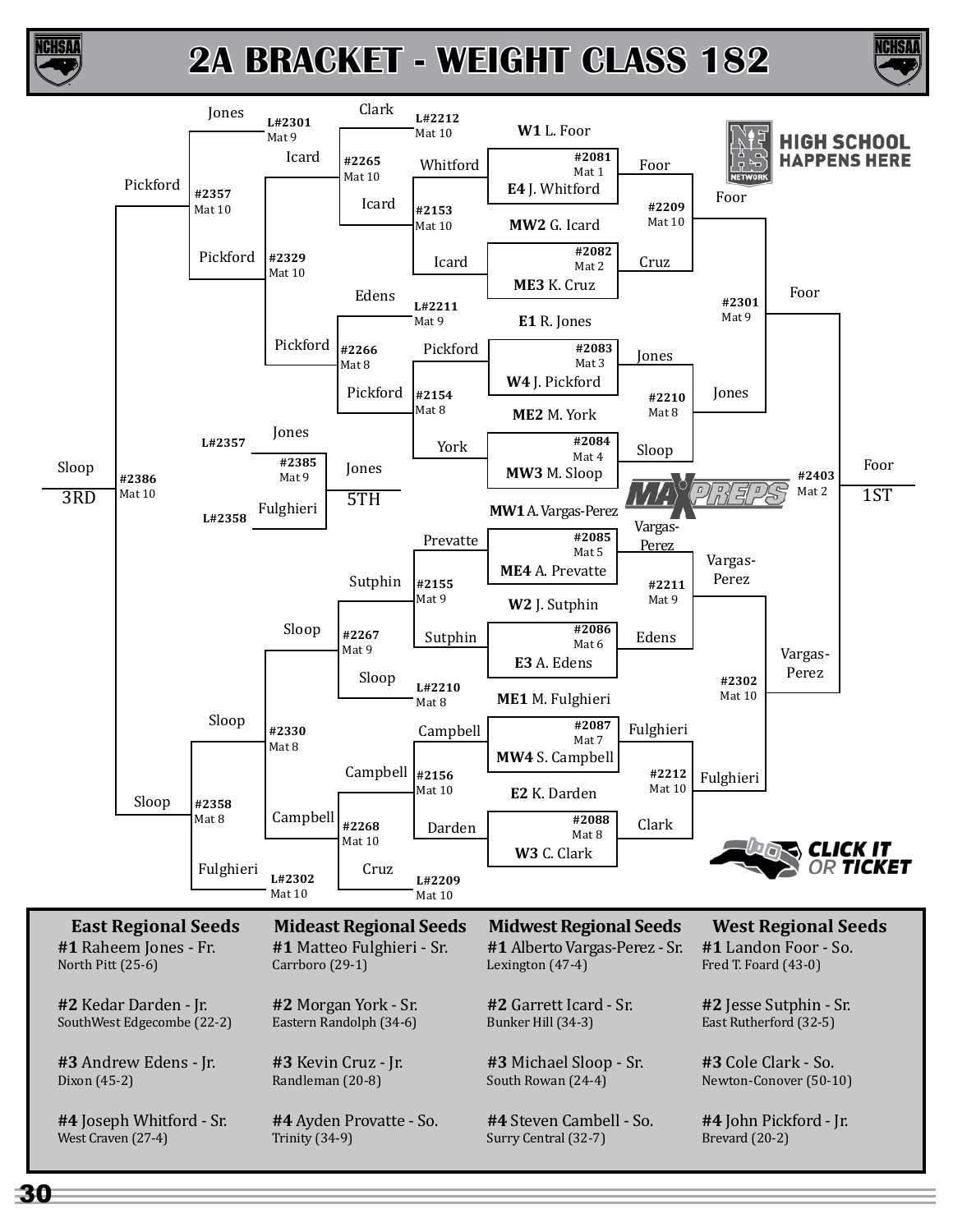



CHSA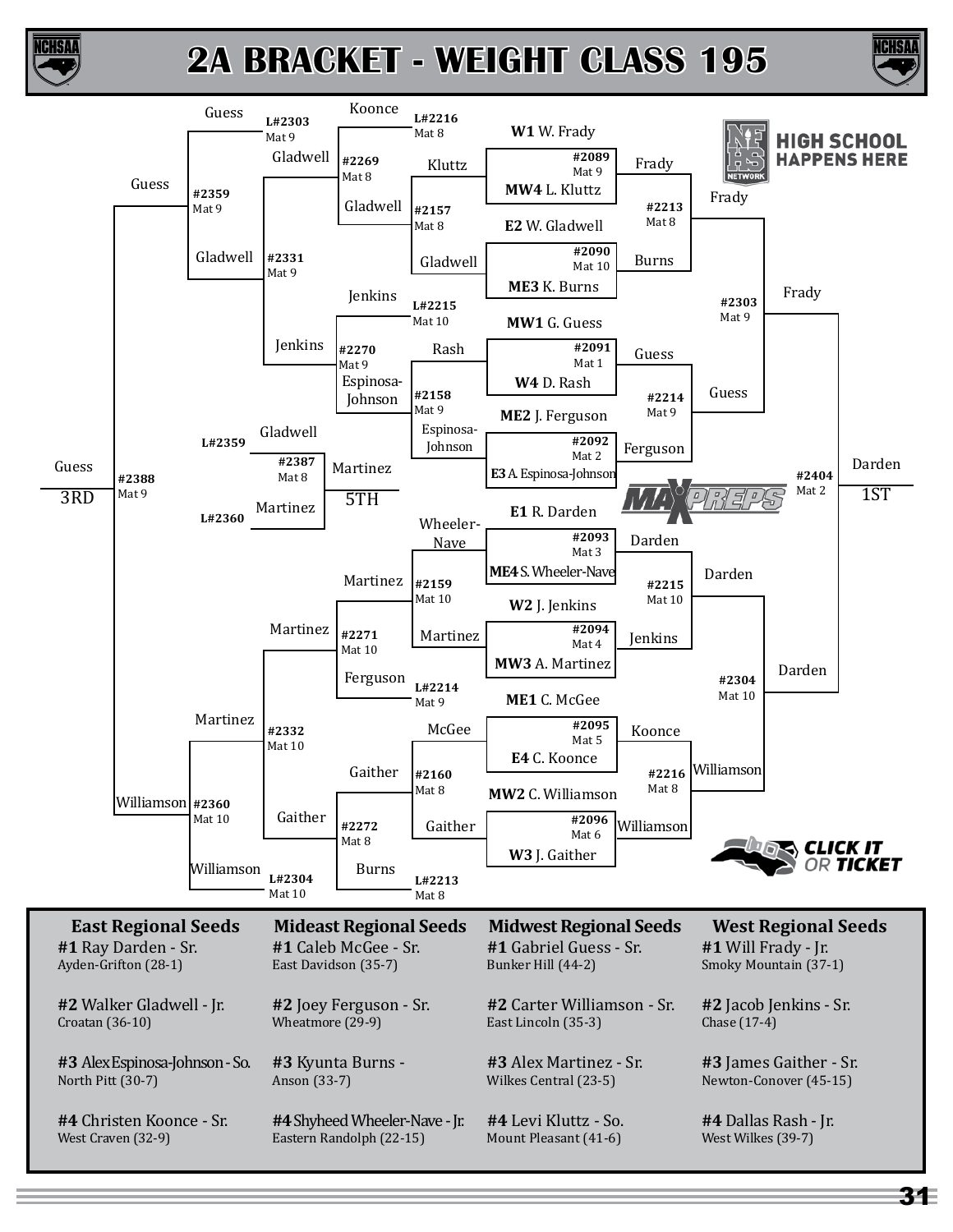